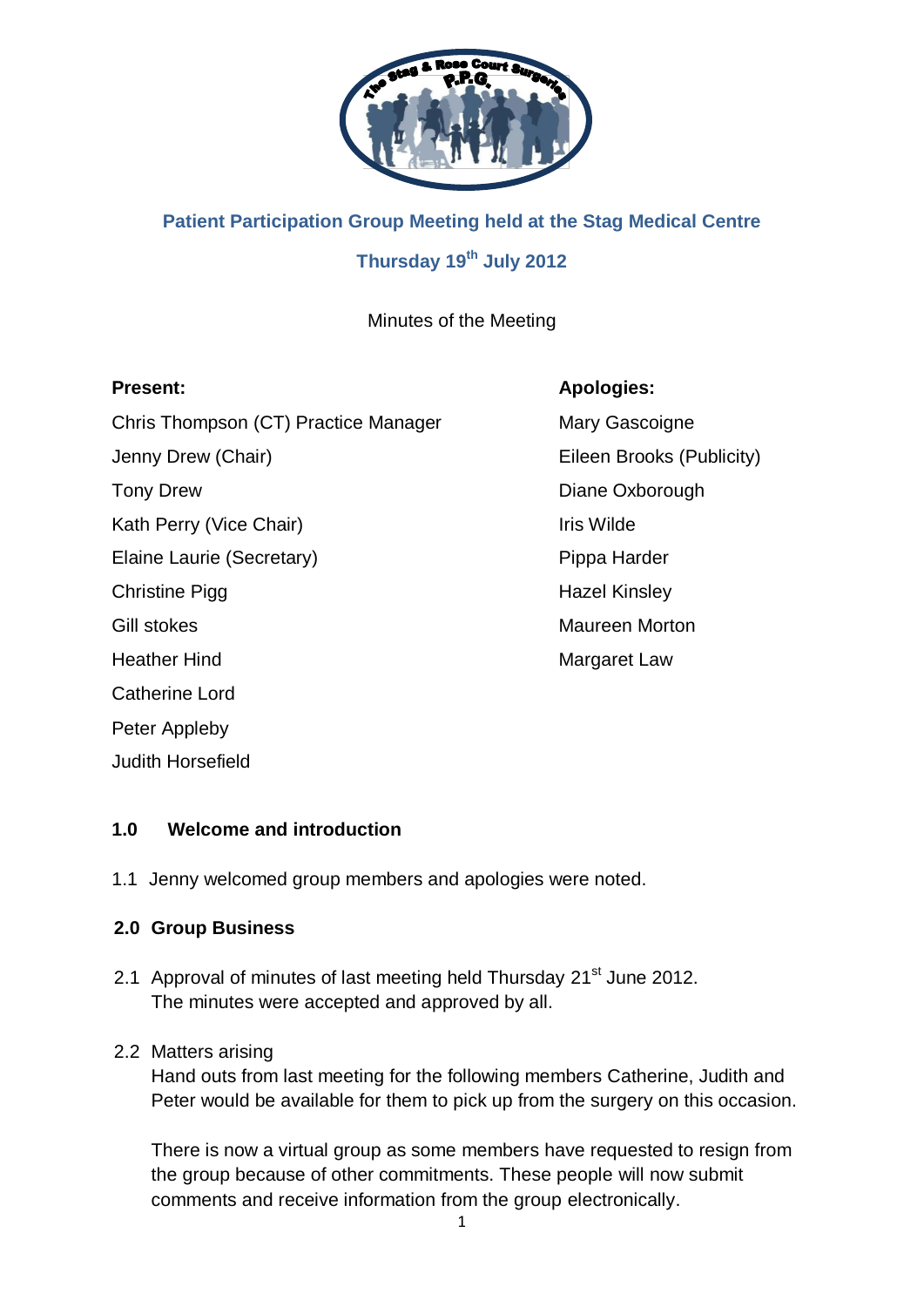- 2.3 Feedback from meeting on the future strategy for Cardiac. Renal, Stroke and Diabetes that took place in Whiston attended by Jenny Kath and Elaine. Jenny explained about this one off workshop and said a Report is expected very soon.
- 2.4 Flu clinic days September  $28<sup>th</sup>$  and October the  $5<sup>th</sup>$ . Heather Hind put herself forward to organise the day for the PPG. Fund raising was dismissed as the Hospice has a table at the clinic for their fundraising. We will promote the PPG with hand-outs at the flu clinics. Jenny suggested a business type card with information on the group and practice to be handed out at the clinic. Chris will try to organise a touch screen to enable PPG members to ask patients if they will complete it whilst visiting the Flu Clinic. Jenny is to liaise with members about the questions for the survey and since

this was the second survey we need to ask different questions than before and to keep it much shorter.

Chris was also concerned about children who may be eligible for the flu injections whose parents may not be aware that they qualify.

# **3.0 Publicity Eileen Brooks**

- 3.1 Eileen produced a press release and would like comments by the middle of August and Jenny will email to the group and post to other members.
- 3.2 Tony has sorted out tested sending emails to multiple recipients so that each person cannot see the other email addresses. More patients are signing up to the email list with a mixture of all ages being identified.
- 3.3 Autumn/ winter newsletter please will Eileen address this on her return at the next meeting.

# **4.0 Care Quality Commissions issues-Chris Thompson.**

- 4.1 Chris has submitted our application for August to let the commission know what is in place at the practice.
- 4.2 Jenny has the constitution document that gives information to patients about the CQC and its' involvement with inspecting GP practices. This is to be circulated to all patients in the practice in a way yet to be determined.

# **5.0 Website development-Tony Drew**

5.1 Tony talked of the sub-groups help in establishing the website and a sample page containing photographs of the doctors from the practice was tabled. Tony said he would be considering using Facebook and it was still being researched.

# **6.0 News from the practice.**

- 6.1 An advert for a new female GP has been placed.
- 6.2 The 0845 number has been changed back to the old 01 number.